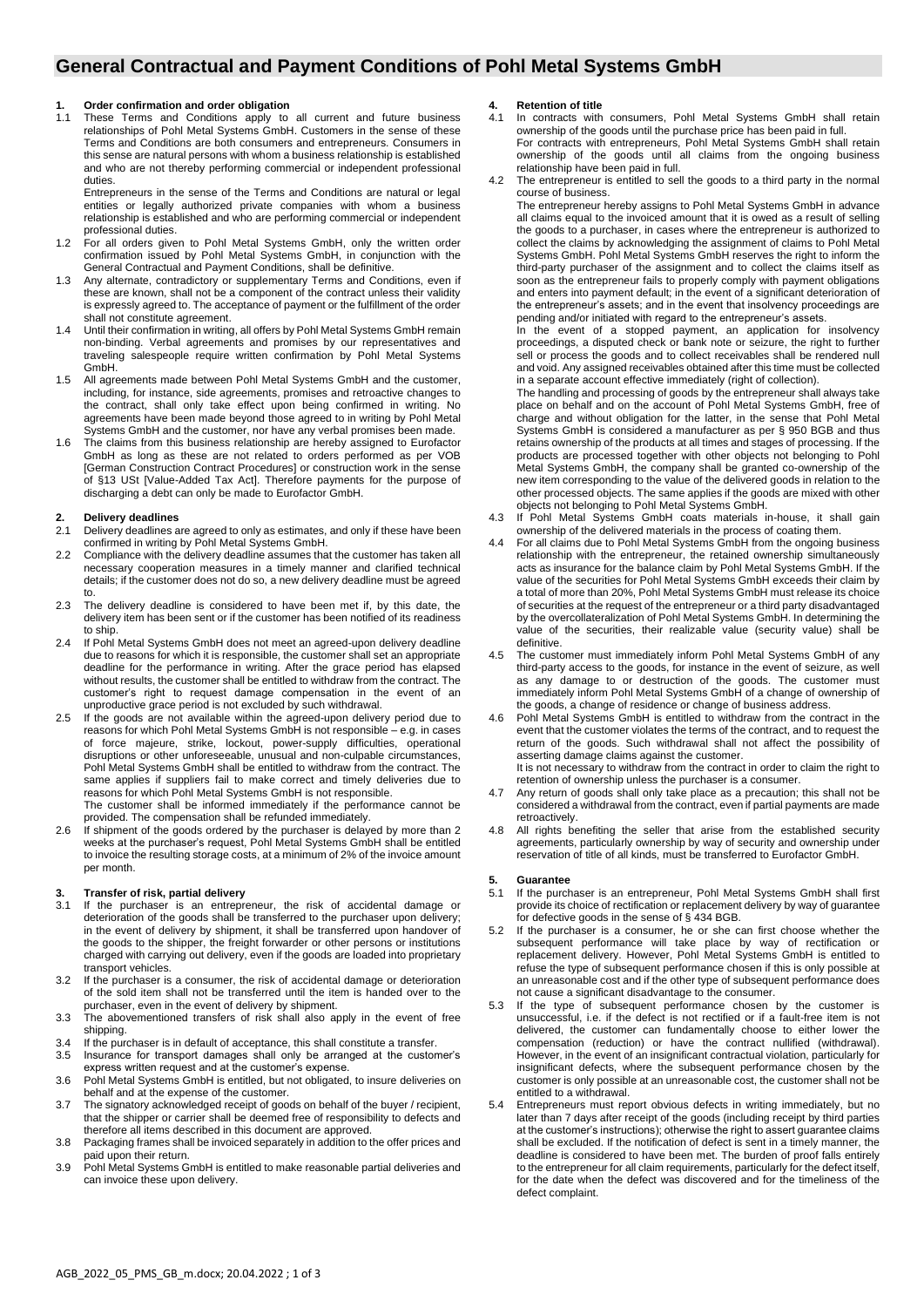### **General Contractual and Payment Conditions of Pohl Metal Systems GmbH**

- 5.5 Consumers must inform Pohl Metal Systems GmbH in writing of any obvious defects, within 2 months of the date when the goods were discovered to be in violation of contractual standards. Compliance with this deadline is based on receipt of the notification by Pohl Metal Systems GmbH. If the consumer fails to provide such notification, the guarantee rights shall lapse 2 months after the defect is discovered. This does not apply in the event of malice on the part of the seller. The consumer shall bear the burden of proof for the date the defect was discovered. If the consumer was persuaded to purchase the item through inaccurate claims by the manufacturer, the consumer shall bear the burden of proof for its purchasing decision. For used goods, the consumer shall bear the burden of proof for the item's defectiveness.
- 5.6 If, due to a legal or material defect, the customer chooses to withdraw from the contract, the customer shall not be entitled to any additional damage claims due to the defect.

If the customer chooses to claim damages after an unsuccessful subsequent performance, the goods shall remain with the customer if this is reasonable. The damage compensation shall be limited to the difference between the purchase price and the value of the defective item. This shall not apply if Pohl Metal Systems GmbH maliciously committed the contractual violation.

- 5.7 Before rectification work is performed, the customer must provide Pohl Metal Systems GmbH with the goods to be rectified, free of transport charges, at the location where the goods were manufactured by Pohl Metal Systems GmbH (headquarters or branch).
- 5.8 For entrepreneurs, the guarantee period is 1 year as of the delivery or transfer of the goods. For consumers, the grace period shall be 2 years as of the delivery of the goods. However, this shall not apply if the customer does not notify Pohl Metal Systems GmbH of the defect in a timely manner corresponding to the notification period given in Points 5.4 and 5.5.
- 5.9 If the purchaser is an entrepreneur, only the manufacturer's product description shall determine the agreed characteristics. Public statements, claims or advertisements by the manufacturer do not constitute contractually guaranteed characteristics of the goods.
- 5.10 In carrying out contract work, Pohl Metal Systems GmbH shall not be responsible for any defects that are caused by a characteristic of the material.
- 5.11 To the extent that services or partial services were provided for Pohl Metal Systems GmbH by subcontractors and these services were declared defective by the customer, Pohl Metal Systems GmbH can fulfill its guarantee by assigning the guarantee claims against the subcontractor to the customer. If the customer's legal claim against the subcontractor for justified guarantee claims is unsuccessful, the customer can assert claims against Pohl Metal Systems GmbH within the scope of the guarantee provided by these conditions. The guarantee period shall not be affected hereby.
- 5.12 If the customer receives faulty assembly instructions, Pohl Metal Systems GmbH shall only be obligated to deliver fault-free assembly instructions, and only if the defect in the assembly instructions prevents proper assembly.
- 5.13 Pohl Metal Systems GmbH does not provide the customer with warranties in the legal sense. Manufacturer's warranties shall not be affected hereby.

### **6. Coating by Pohl Metal Systems GmbH:**

The delivered materials shall be coated according to the processing and testing guidelines of the Quality Association for the single-unit coating of building components. The customer can request a copy of these guidelines from Pohl Metal Systems GmbH or from the Quality Association.

If the coating is defective and the purchaser is an entrepreneur, or if defects appear within the guarantee period, Pohl Metal Systems GmbH must fulfill the guarantee by providing its choice of either rectification or replacement delivery. If the purchaser is a consumer, the consumer can choose whether the subsequent performance shall take place by way of rectification or replacement delivery. However, Pohl Metal Systems GmbH is entitled to refuse the type of subsequent performance chosen if this is only possible at an unreasonable cost or if the defect is insignificant, e.g. if it only involves color variations within the permitted tolerances.

If a defect is caused by the material provided by the customer, all guarantees shall be rendered null and void. If a defect in the coating is due to a demonstrable failure by the customer or its purchaser to comply with its obligations to clean the coated material as per Point 7 below, the guarantee for this defect shall be rendered null and void.

The guarantee period shall be 5 years from the customer's acceptance of the coated materials or from a third party's acceptance of the materials at the customer's instructions.

#### **7. Cleaning obligation**

The customer must care for and clean the coated material according to the guidelines of the Gütegemeinschaft für die Reinigung von Metallfassaden e.V., Nuremberg [Quality Association for the cleaning of metal façades]. If the customer sells the coated material to a third party, the customer must ensure that the purchaser also promises to comply with this cleaning obligation and, in the event that the cleaning obligation is not fulfilled, to agree with the customer that any guarantee for defects caused by the failure to provide proper cleaning shall be rendered null and void.

### **8. Liability limitations**

In the event of slightly negligent violations of obligation, the liability of Pohl Metal Systems GmbH shall be limited to the average direct damages that are foreseeable and typical in contracts for this type of goods. This also applies to slightly negligent violations of obligation by legal representatives, managing employees and other agents.

In the event of a slightly negligent violation of insignificant contractual obligations, Pohl Metal Systems GmbH shall not be liable to entrepreneurs.

- 8.2 The present liability limitations do not apply to the customer's claims arising from product liability. Furthermore, the liability limitations do not apply to attributable damages to body or health, or in the event of the customer's loss of life.
- 8.3 The customer's damage claims due to a defect shall lapse one year after the delivery or transfer of the goods. This shall not apply if Pohl Metal Systems GmbH can be accused of malice, or in the event of attributable damages to body or health, or in the event of the customer's loss of life.
- 8.4 All product liability on the part of Eurofactor GmbH is hereby excluded.

## **9. Prices, payments, packaging costs**

- The offer and contract prices are ex works and are considered binding. The gross purchase price includes the applicable value-added tax in each case, to the extent that the value-added tax law for the respective region requires this tax to be calculated.
- Delivery/shipping costs are not included in the purchase price. Pohl Metal Systems GmbH shall assess a flat shipping rate for each delivery/shipment. 9.2. If a significant change occurs in wages or material costs after the conclusion
- of the contract, the price must be adjusted according to these factors.

9.3 As long as no other agreements have been made, the customer must provide payment within within 30 days of the invoice date at the latest. The date the credit is received in the account of Eurofactor GmbH shall be considered the payment date.

The customer shall be in default of payment at the latest 30 days after invoicing; in this case, Pohl Metal Systems GmbH can request payment of all outstanding invoices.

For partial-payment transactions, a delayed installment can render the entire invoiced amount due.

9.4 During the delay, the consumer must provide interest on the amount owed at a rate of 5% over the base rate.

Unless a higher interest rate has been contractually agreed, the entrepreneur must provide interest on the amount owed at a rate of 8% over the base rate.

The right to prove and claim higher damages due to default remains reserved.

- 9.5 The purchaser is only entitled to offset payments if its counterclaims are legally established, undisputed or acknowledged; furthermore, the purchaser is only entitled to exercise a right of retention to the extent that its counterclaim is based on the same legal relationship. The same applies in the event of a deterioration of the seller's assets.
- 9.6 It is hereby noted that representatives and traveling salespeople employed by Pohl Metal Systems GmbH are not authorized to collect claims.
- 9.7 Pohl Metal Systems GmbH shall take back transport packaging in the sense of the Packaging Act, assuming that the customer returns the packaging to Pohl Metal Systems GmbH at its own expense and sorts it according to the type of material.

The packaging cannot be sent back with the shipper working for Pohl Metal Systems GmbH.

- The purchaser shall not obtain any rights to the tools used in custom-made products by participating in the costs of these tools. After two years from the last delivery, Pohl Metal Systems GmbH shall be entitled to scrap these tools.
- 9.9 If costs are increased between the order date and the date of delivery that increase the production cost by 3%, Pohl Metal Systems GmbH shall be entitled to request a correspondingly higher price.
- 9.10 Pohl Metal Systems GmbH is entitled to assign its claims against the customer to third parties.

#### **10. Damage compensation due to a violation of obligations / plea of uncertainty**

10.1 In the event that the customer violates an obligation in the contract, particularly by withdrawing from the concluded contract, or indicates its unwillingness to fulfill the contract, or fails to fulfill its acceptance obligation, Pohl Metal Systems GmbH shall be entitled to request compensation for the resulting damages; this shall not obligate Pohl Metal Systems GmbH to fulfill its part of the contract.

In such cases, Pohl Metal Systems GmbH is entitled to request a flat-rate compensation equal to 25% of the net value of the goods, regardless of its entitlement to prove and claim higher damages, and regardless of the customer's right to prove that the damage is lower.

10.2 If, after conclusion of the contract, it becomes apparent that Pohl Metal Systems GmbH's claim for payment is threatened by the customer's inability to provide performance, Pohl Metal Systems GmbH shall be entitled to refuse the service it is to perform until the customer provides payment or a corresponding security.

If, after an appropriate grace period established in writing, the customer fails to provide Pohl Metal Systems GmbH's choice of either payment or appropriate security, Pohl Metal Systems GmbH shall be entitled to withdraw from the contract in the event that it is obligated to provide performance in advance.

10.3 The seller is entitled to collect, store, process and use information and data regarding the purchaser and to share such information with third parties to be stored, processed and used, particularly for the purpose of collecting receivables and for outsourced debtor management.